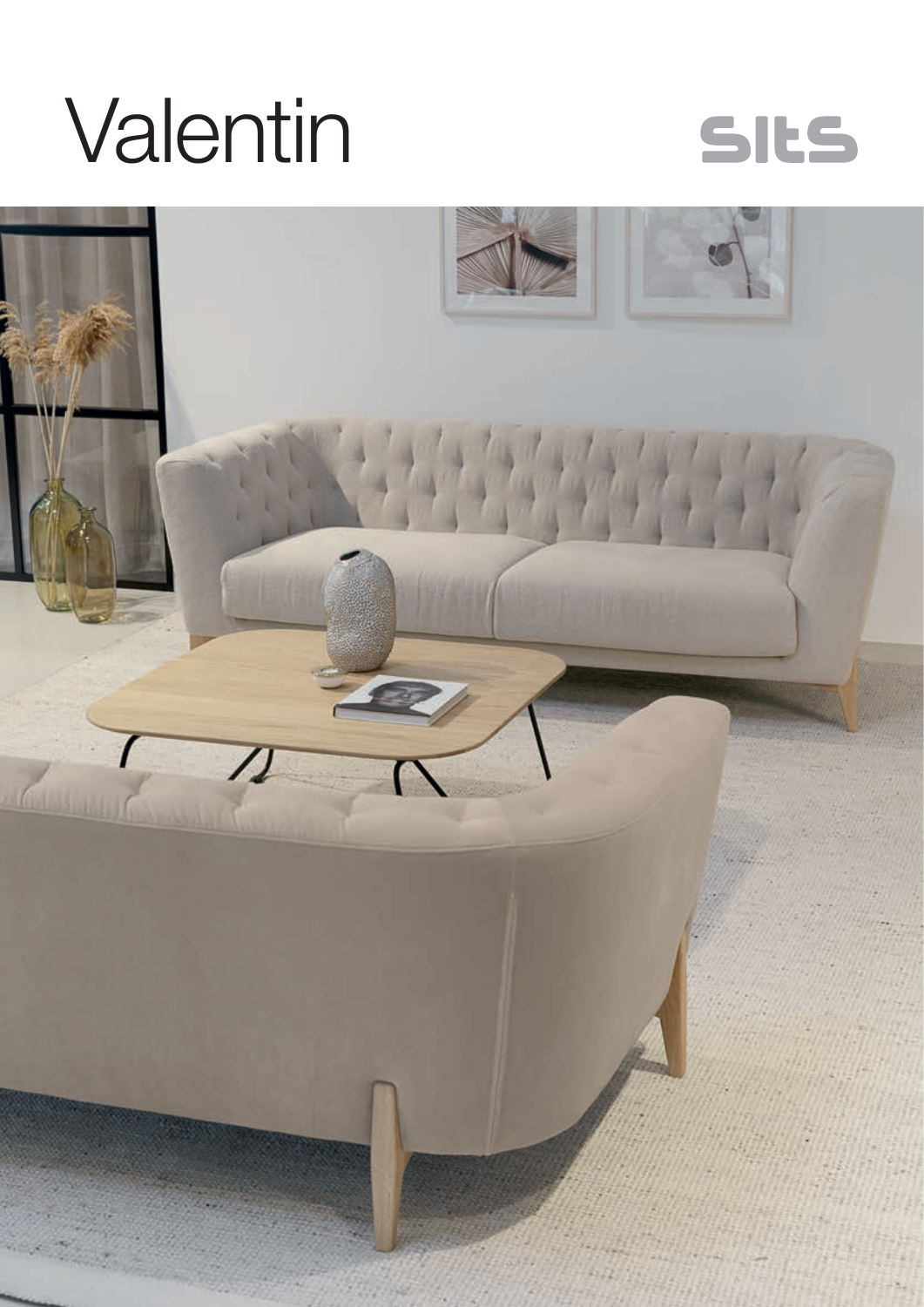|                   | Valentin                                                         |               |
|-------------------|------------------------------------------------------------------|---------------|
| <b>UPHOLSTERY</b> | COMFORTS                                                         | <b>COVERS</b> |
| fabric            | $\int$ srp standard $\int$ LUX $\int$ lux $\int$ FC $\int$ fixed |               |

Armchair and footstool available only in standard comfort.





armchair

footstool 55x45







2 seater

3 seater 4 seater



## extra dimensions



depth of seat



20  $60$ 

20 75

low back cushion

75x20

3 seater

low back cushion 60x20<br>2 seater

20 90

low back cushion 90x20 4 seater

legs



no. 193 wood



no. 194 metal chrome, painted black or grey, brass gold and brushed steel\*



no. 193A wood front: only for armchair

18 16,9 30

no. 193B wood back: only for armchair